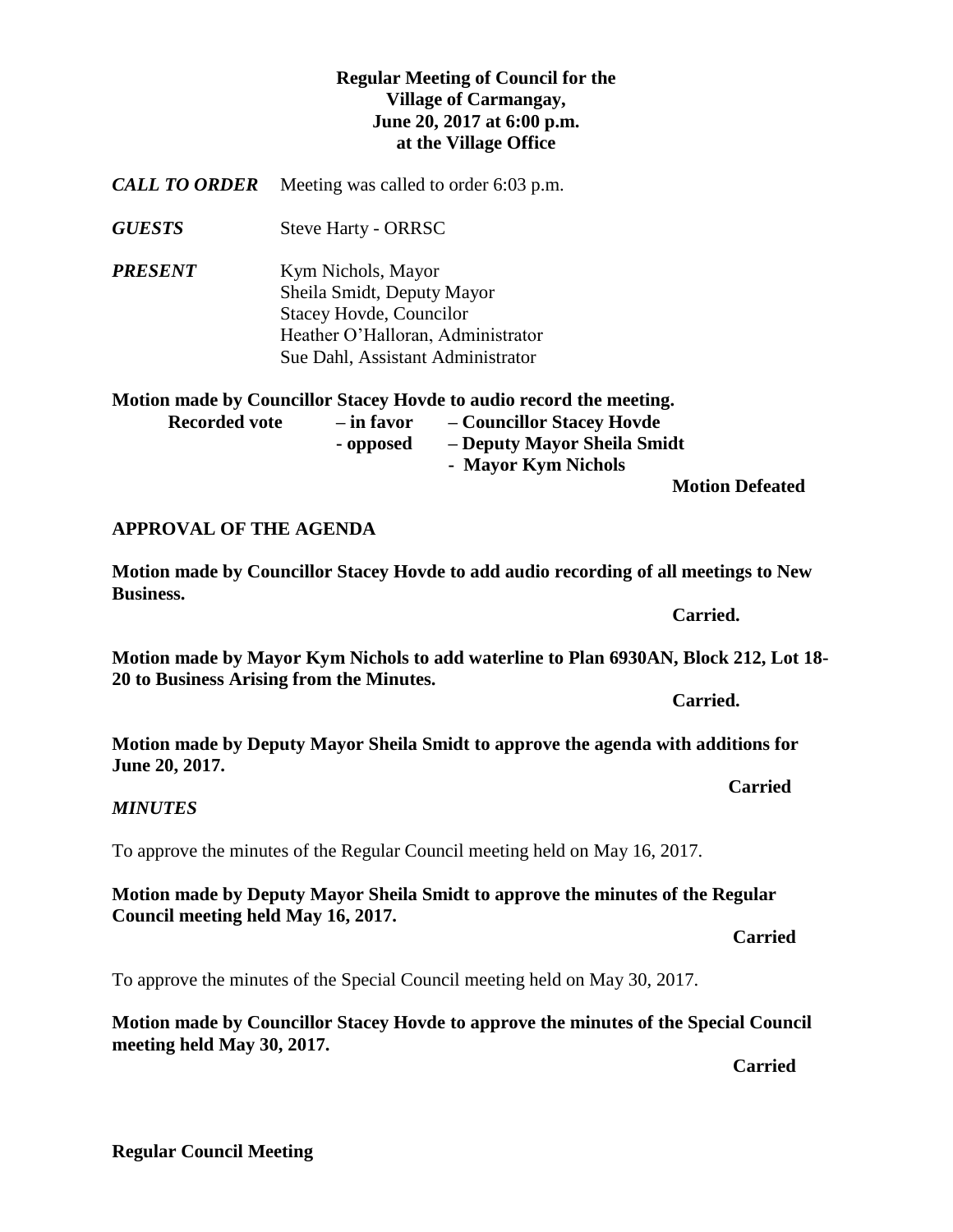## *PUBLIC WORKS REPORT*

Mowing both Village properties, as well as properties that we are paid to mow. Two sites were prepared at the cemetery for two separate funerals. Clean up of fallen trees and debris from wind storm, remove some large limbs for residents who required assistance. Community clean up included six dump trucks, and five loads with the pickup truck. Trimming of tree branches on village property. Flower pots were moved into their summer locations. Repaired a rod in the tractor, a tire on the Village truck and the works for the swivel wheel in the mower. Tex is investigating alternate bulk water machines.

# *BUSINESS ARISING FROM THE MINUTES*

a) Blade – Steve Harty spoke on the blade. Council can make retroactive motions, so the motion made at the May 30 meeting to accept the blade as a gift would resolve the ownership debate. The blade is on Village owned property which has been rezoned to  $P$  – public land. The  $P$  – public land use zoning has, as a permitted use, "municipal interpretive/public attraction" – so, as long as minimum setbacks, site coverage, etc., adjacent landowners are not required to be notified. Once the permit is issued, one can't go back and change it or remove it.

## **Motion made by Deputy Mayor Sheila Smidt to rescind the motion of April 18, 2017 made by Councillor Stacey Hovde to take the blade issue to MPC**

**Carried**

Steve also spoke on some changes to the MGA.

- 1) Regional appeal boards may only allow 1 elected official.
- 2) By 2019 Municipal Development Plans/Intermunicipal Development
- Plans/Intermunicipal Collaborative Frameworks.

As well as amendments to the Land Use Bylaw in regards to Marijuana Legalization.

b) Realtors – Heather spoke to Ray Pfob about listing the available Village property for sale. He would list for a minimum of 6 months, but would prefer 1 year commitment and would charge a 6% commission on any sale. She also spoke to Henry Sullivan from Century 21, but he was very non-committal.

## **Motion made by Councillor Stacey Hovde to enlist Pfob Realty to market and sell Village properties. Carried**

c) Operating loan amount – The bank requires an amount before they can finish the paperwork for the loan application. This was not discussed at the previous meeting. But even without the final amount, the bank can confirm that there would be no set up fees. Interest would be ATB prime (floating interest rate) less 2.5 charged on any outstanding balance. Interest payments only, no minimum principal payments needed.

Council decided to give the bank a loan amount of \$200,000 so they can complete loan application paperwork.

A bylaw would be required prior to any funds being borrowed.

## **Regular Council Meeting**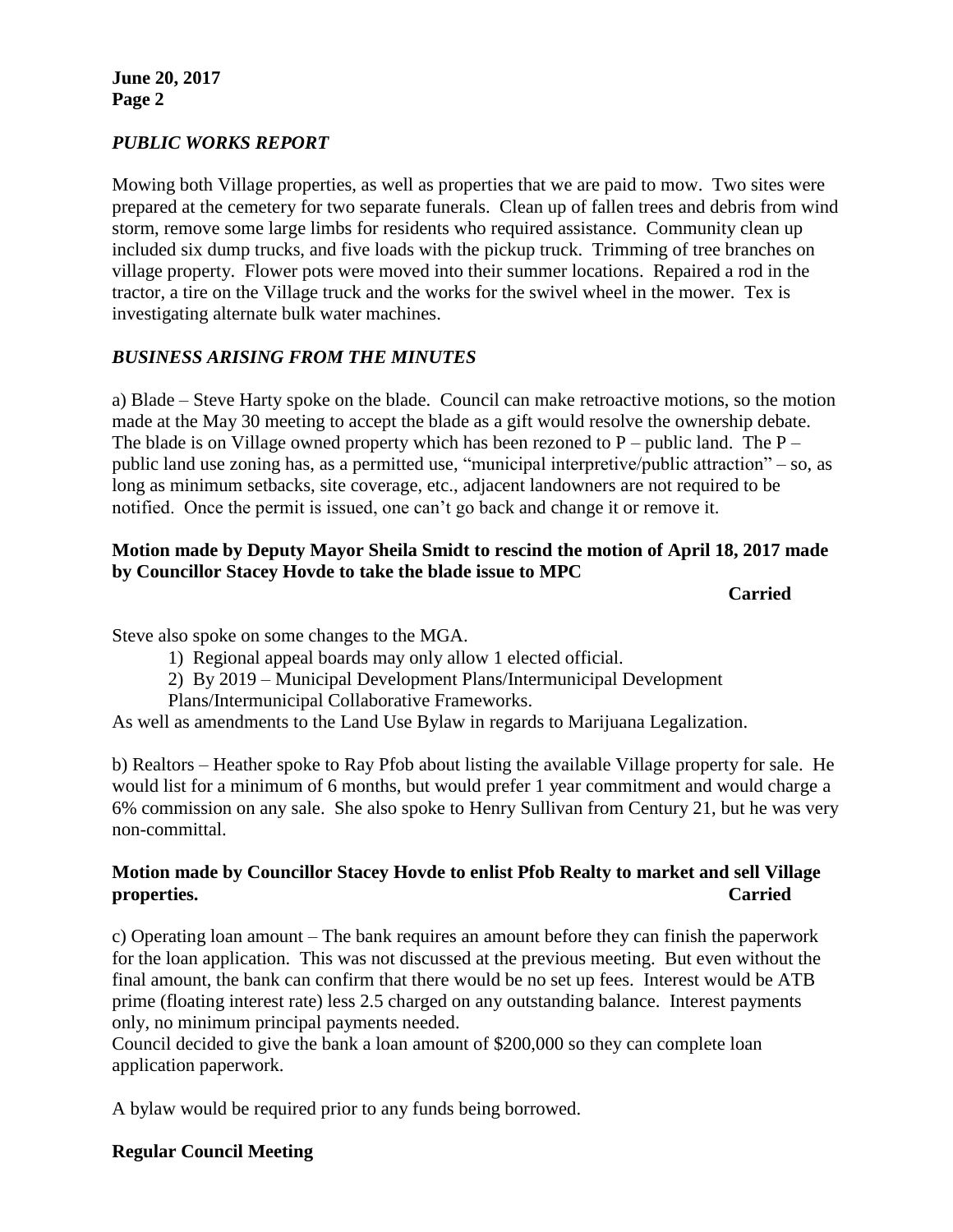#### **June 20, 2017 Page 3**

d) Wilde Bros. – Quotes for the water line and road install at Gay Avenue came in substantially higher than anticipated.

## **Motion made by Councillor Stacey Hovde to contact Shawnee and possibly one other firm to get competing quotes for the development of Gay Avenue.**

#### **Carried**

e) Alaire update – Strathcona County and Battle River Regional 31 are still not in agreement with the "comprehensive calculation". They feel that there is a "lopsided treatment" of the interest in the comprehensive calculation and that it leads to a distorted distribution. Using the "capital calculation", we would see 362 subscribers receive funds as opposed to 207. The capital calculation would see interest credited to all subscribers and not just those entitled to a share of the assets. As of April 13, submissions were still going back and forth in the courts between the law firms.

f) Waterline to 6930AN, Block 212, Lot 18-20 – Report from Shawnee states that 4 or  $5 - 1$ " services could attach to this waterline depending on usage.

#### **Motion made by Councillor Stacey Hovde to approve this waterline as per the letter received from Shawnee Excavating on April 24, 2017 as outlined in option # 2. Carried**

## *ADMINISTRATOR REPORT*

Budget process continued through May. Tax rate bylaw was prepared. Taxation rates were input into the financial software and the tax bills were generated. Dust abatement was completed on Pacific Avenue and Carman Street. The Village roads were graveled and graded. DMT repaired the hydrant at Elmore Street and Prairie Avenue and tested all the other hydrants. Heather attended the Municipal Affairs training days in Lethbridge, which included overviews on MGA changes, municipal development plans, Intermunicipal development plans, rules and guidelines in regards to elections. Researched and prepared bylaw documents in regards to burning bylaw and update to animal bylaw. Heather attended the AGM for SouthGrow, which included an excellent presentation by Leif Fossheim, Chief Science Officer for Starfield Magrath Ltd. – Embarking on a Joint Project with Chinese Investors for a new type of greenhouse facility that uses geothermal heat, reuses water as well as any plant matter. Currently a test facility is being constructed. It is the hope that in the future this type of operation could greatly reduce our need to ship in fruits and vegetables from outside of Canada. Kym spoke with Leif and let him know we are very interested in visiting the site to see the operation. Sue gave a final update on the census. 71% of households returned their census. Final count is 250 people, 130 women, 120 men. Breakdown by age group – Senior – 82, Adult – 130, Youth – 23, Child – 8, and Infant  $-7$ . Sue also gave a quick update on taxes collected so far. Including all the prepaid taxes, a total of \$64,623.18 has been collected in taxes since levying.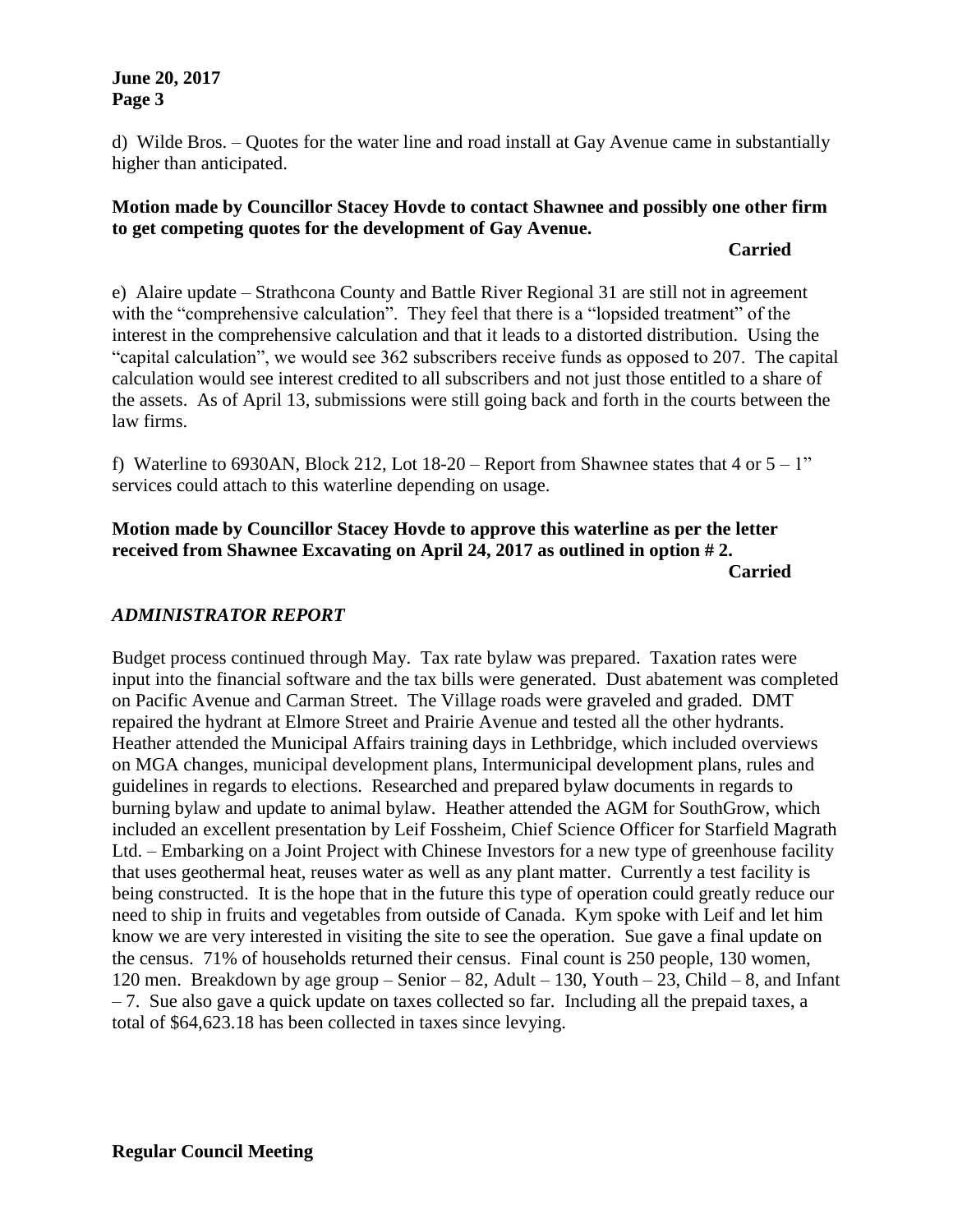## *FINANCIAL REPORTS*

Approval for accounts payable for May 2017.

Approval of monthly statement for May 2017.

## **Motion made by Deputy Mayor Sheila Smidt to accept the financial reports for May 2017.**

#### *NEW BUSINESS*

**Carried**

a) Bylaw #767 – Open Burning Bylaw – To regulate open burning. Council was given an open burning bylaw to consider.

## **Motion made by Councillor Stacey Hovde to proceed with 1st reading of Bylaw #767. Carried. Motion made by Deputy Mayor Sheila Smidt to proceed with 2nd reading of Bylaw #767. Carried.**

b) Bylaw # 768 - Animal Regulations Bylaw – to regulate the keeping of non-domestic animals within Village limits. – Council was given a draft copy of the animal regulations bylaw. Discussion. Administration will reach out to other communities and get copies of their animal bylaws for comparison.

#### **Motion made by Deputy Mayor Sheila Smidt to table until next meeting.**

c) Request for waterline to Plan 0913922, Block 1, Lot  $1 - a$  resident recently purchased this property and requested a waterline. He has a caveat which states that the Village is responsible to provide water to his property line.

d) Expenses from the lift station power failure Hagen Electric Bill - \$2134.66 McGill's - \$3349.50

## **Motion made by Councillor Stacey Hovde to pay these expenses.**

#### **Carried.**

e) Election staff  $-$  need to know who to get – advertise? - how much to pay? - polling station? – The school can be used, but if they have a trustee vote, we must allow them on our ballot and they'll share the cost of printing.

## **Motion made by Deputy Mayor Sheila Smidt to enter into an agreement with Palliser to use school for the election (and allow them to use ballot if they have a trustee vote). Carried.**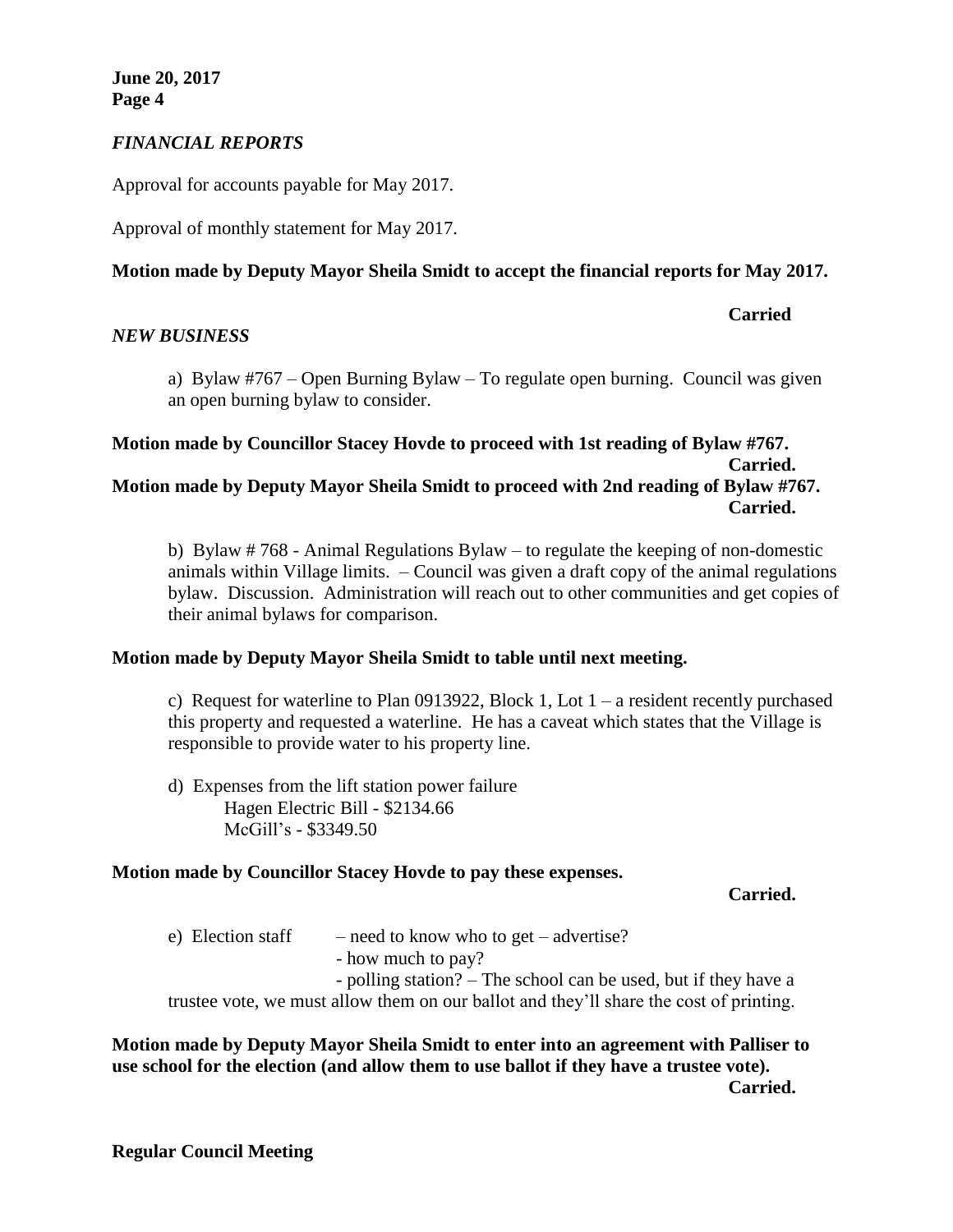**June 20, 2017 Page 5**

## **Motion made by Councillor Stacey Hovde to set remuneration of election staff at \$20/hour straight time.**

**Carried.**

f) RotoRooter for resident – RotoRooter came and cleaned out tree roots for a resident at a cost of \$1115.00. The roots were at 125ft and 130ft, which is Village side of the property. There is a product that can be put into the sewer to stop the tree roots from growing into the sewer.

## **Motion made by Councillor Stacey Hovde to pay this invoice but Administration will draft a letter to attach.**

**Carried** 

*REPORTS*

**a) ORRSC** No report

**b) MARQUIS**  See report – page 8

**c) VULCAN DISTRICT SOLID WASTE**  No report

## **d) CARMANGAY AND DISTRICT LIBRARY BOARD**

See report – page 9 Chinook Arch authorized in Emergency Services plan that the Library can be used in case of emergency due to its having Supernet capability

# **e) SUBDIVISION APPEAL BOARD**

No report

**f) FCSS**  See report – page 10

# **g) HALL BOARD**

Board decided to focus all money raised towards a community center. Service clubs were all in attendance. Curling club is willing to attach this to their building. The Hall Board asked for a letter of support from council in moving ahead.

**Motion made by Councillor Stacey Hovde to write a letter of support to the hall board for a community center.**

**Carried.**

**h) SOUTHGROW** See report – page 11-12

**i) TWIN VALLEY REGIONAL WATER COMMISSION** See report – page 13 **Regular Council Meeting**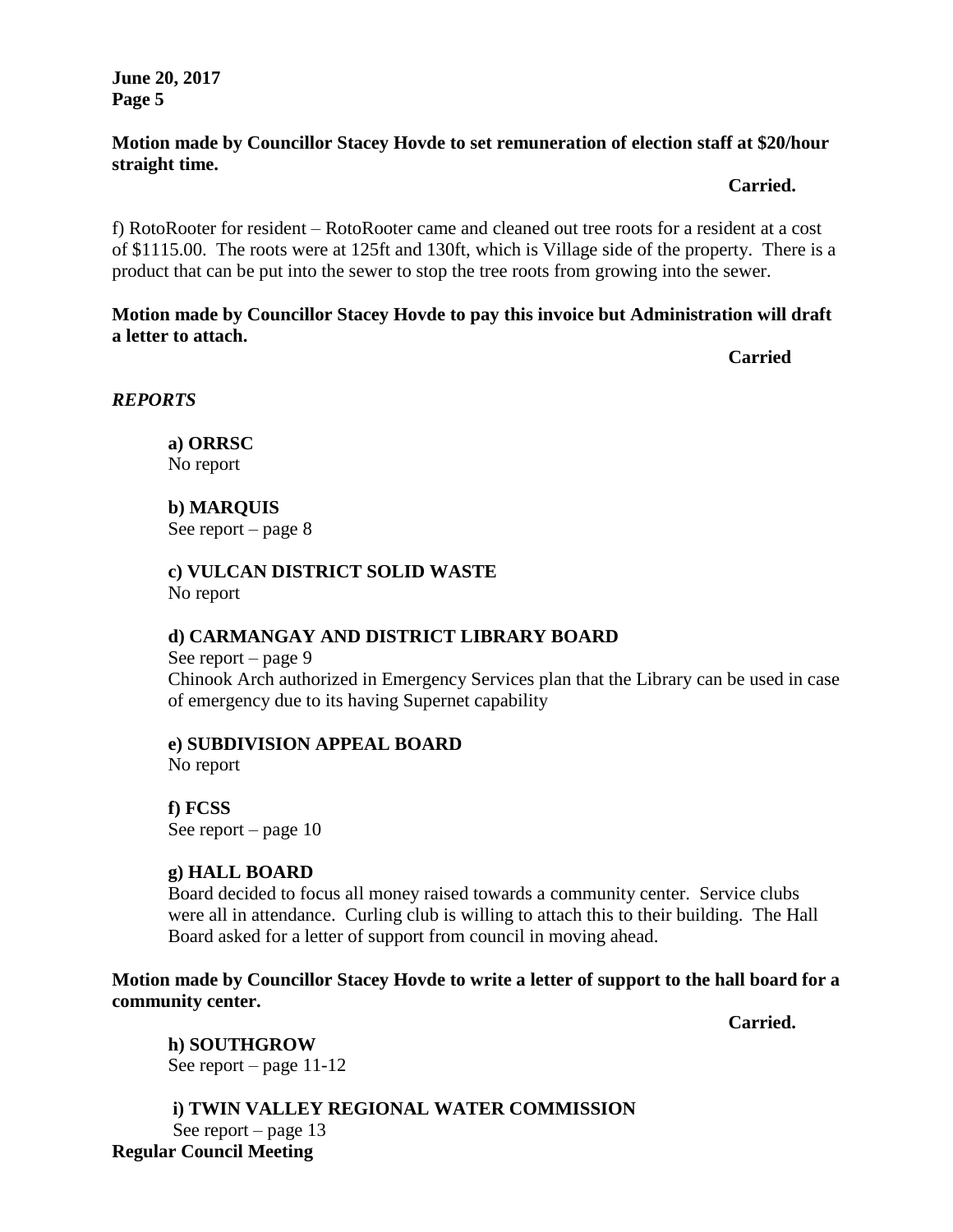**June 20, 2017 Page 6**

## **j) MAYORS AND REEVES OF SOUTHWEST ALBERTA** No report

#### **k) HISTORICAL SOCIETY** See report - 14

#### **l) MAYOR'S CAUCUS – UNDER 2500** See report  $-15-16$

## *CORRESPONDENCE*

~ Letter from past resident, giving Plan 570X, Block 9, Lot 22 to the Village as a gift

#### **Motion made by Councillor Stacey Hovde to accept Plan 570X, Block 9, Lot 22 as a gift Carried**

~ Coalhurst parade - August 12, 2017

 $\sim$  Resident applied for a development permit in 2007, gave a \$2000 deposit. He is now asking for the deposit to be applied to outstanding taxes since landscaping and other improvements are complete.

## **Motion made by Deputy Mayor Sheila Smidt to apply \$2000 to outstanding taxes as repayment of deposit.**

**Carried.**

 $\sim$  Letters in opposition to the alpacas being within the Village limits

| $\sim$ Grant monies: | Federal Gas Tax - \$50,000 |
|----------------------|----------------------------|
|                      | MSI Capital - \$139,675    |
|                      | BMTG - \$16,732            |
|                      | MSI Operating - \$35,758   |

 $\sim$  Library – Paint an alphabet of knowledge on pavement by library

## *EXECUTIVE SESSION*

None